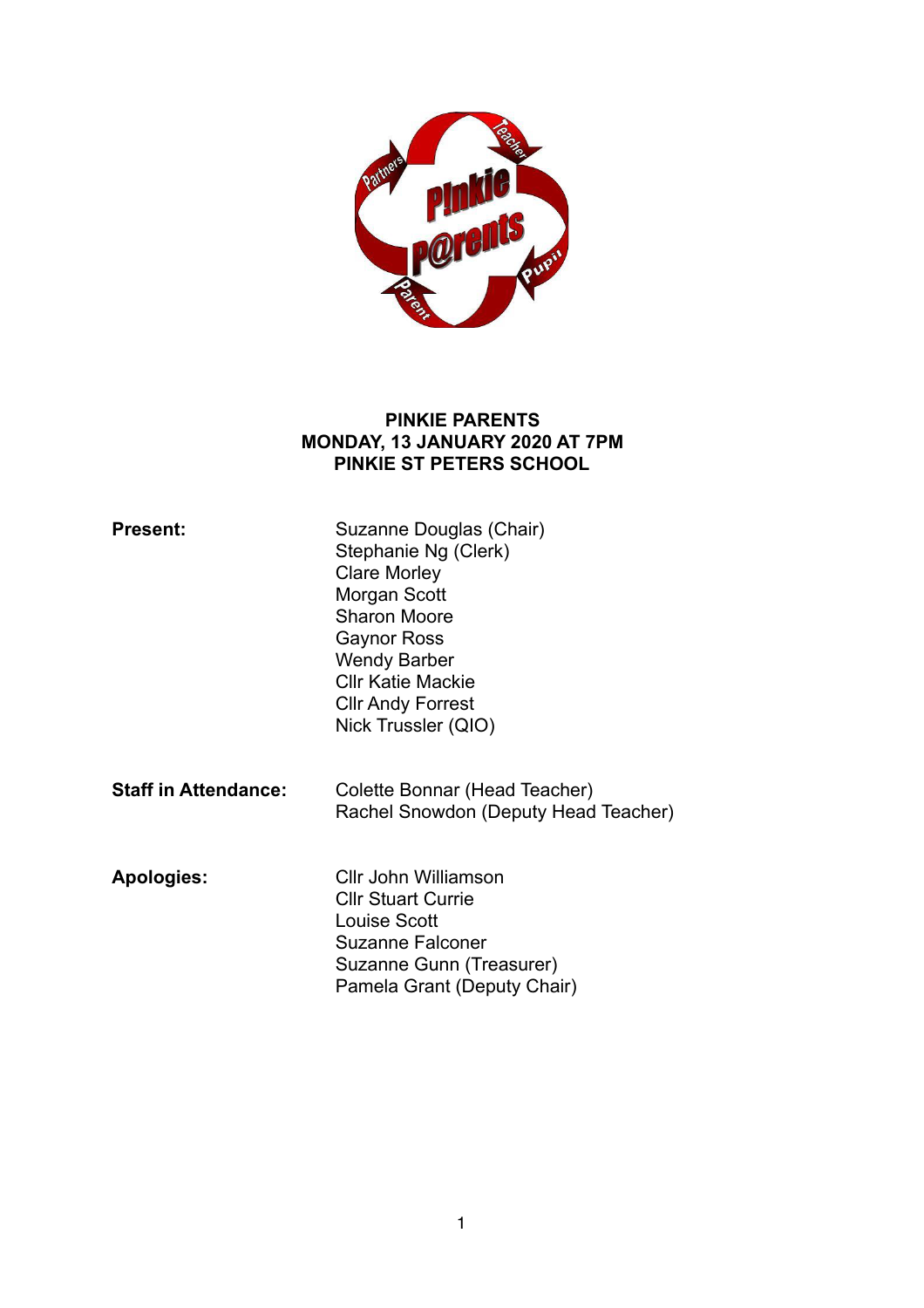# **1. Welcome and Apologies**

1.1 Suzanne welcomed everyone to the meeting and apologies above, were noted.

# **2. Quality Improvement Officer Introduction**

2.1 Nick Trussler introduced himself and explained his role as a quality improvement officer.

2.2 He works daily in schools in Musselburgh, North Berwick and Haddington and helps them improve the quality of their teaching and learning so that they can be the best that they can be.

2.3 Nick and his team have links with Education Scotland, National Government and South East Improvement Collaborative so can point staff in the right direction for further support if needed.

2.4 They support schools through inspection and also review schools on behalf of the authority. The reviews take three days and then they challenge and support the school to further improve.

2.5 By the end of April 2020 all schools in the area will have been either inspected by Education Scotland or reviewed by the authority. Inspections are done roughly every 8 to 9 years and Pinkie St Peter's was last inspected in 2017.

2.6 Nick will be visiting Pinkie St Peter's about once a month, on average, and will be spending time in the classrooms and out in the playground talking to both teachers and children. He will also be looking at the School Improvement Plan and attainment data to see where support is needed.

2.7 As parents, we can focus more on going from 'involvement' to 'engagement' and looking at ways we can add value and contribute to the school. Many teachers have sign up sheets if parents do wish to volunteer.

# **3. Matters Arising**

3.1 The school will be introducing a colour-coded band system for lunches to help ensure that all children get their desired choice. It is still being decided how best to monitor this with the sorting, discarding, cleaning etc of the bands.

3.2 The gates at Linkfield Road should always be unlocked as it is an open access point for the public. However, they still should be closed.

3.3 The cost of the playground paint is approximately £800, and Suzanne Gunn will organise the payment for this. (**Action: Suzanne)**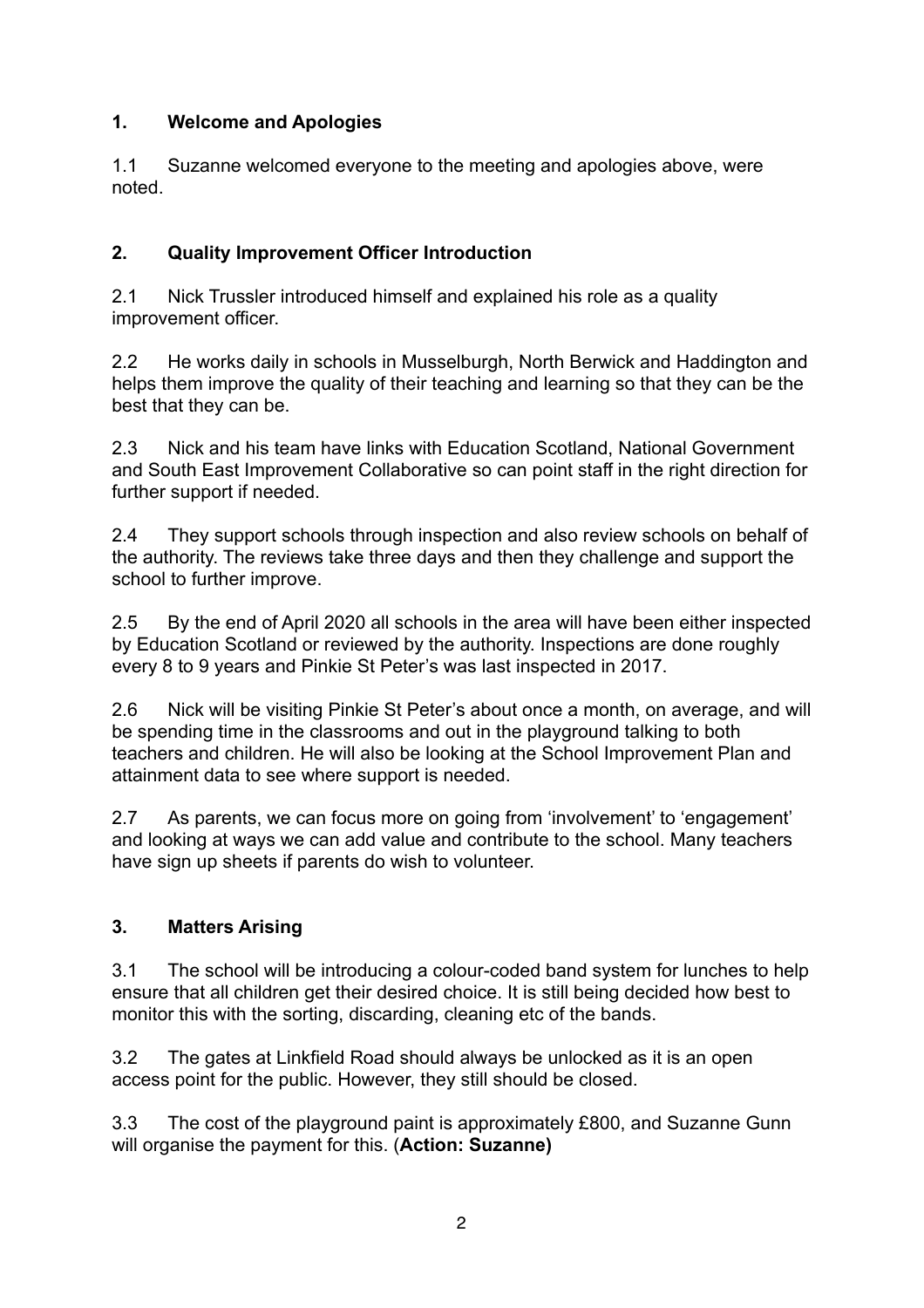### **4. Communication**

4.1 In April, Suzanne Douglas will step down as Chair of Pinkie Parents. Therefore, someone is needed to take over the running of the Facebook page, writing the newsletter and looking at other ways to communicate with parents.

### **5. Head Teacher's Report**

5.1 Mrs Bonnar provided her report, updating the meeting on a number of issues.

### **Attainment**

5.2 Pinkie is one of the pilot schools to introduce a new tracking and monitoring system of the children's progress. Two of the teachers, along with the deputes have had training in this new system and will be working alongside Mrs Bonnar. They will then lead others in how to work it. This system will allow constant tracking of the whole curriculum which will help with forward planning and providing the best support for the children.

5.3 A nurture corridor has been set up and is doing well. The running of it is shared between two teachers who just came back from maternity leave. All the teachers will undertake nurture training.

### **Behaviour, Improving Relationships and Promoting a Positive Ethos**

5.4 A newsletter has been sent out which includes the school rules, values and vision.

5.5 Children will be receiving homework to do together as a family on "How good is our school" and will include questions and feedback. This will be given to the oldest child in the family.

5.6 The talk on "All behaviour is communication" by Sarah Baratt the Educational Psychologist was very well attended. She is keen to do more sessions and a suggestion box will be set up so parents can say what they are interested in. There is also the possibility of setting up discussion groups.

# **Curriculum**

5.7 Open learning lessons with a focus on literacy will take place in January, with the timings sent home to parents soon.

5.8 There will be a training session for staff on 'Big Writing' on the 15th January.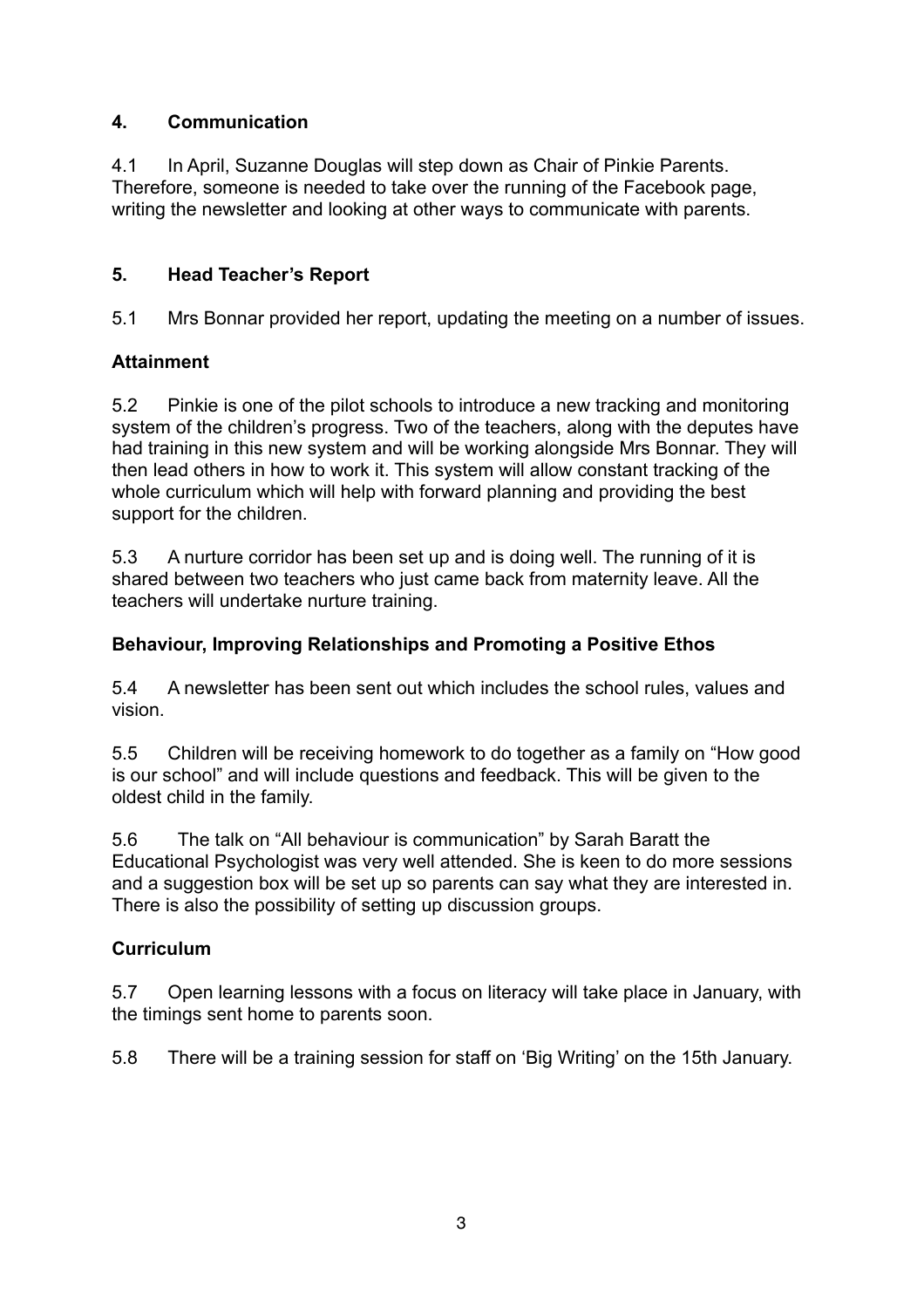### **Personal Achievement**

5.9 Pupils wider achievements will be celebrated during assembly, as well as in the newsletter and on Twitter. The school is keen to celebrate any achievement out of the school.

5.10 Pupils from P5, P6 and P7 will have a chance to visit Murrayfield to watch an England vs Scotland rugby match on Saturday 8th February. There's a limited amount of tickets available so names will be drawn out of a hat. Staff will be attending at a ratio of 1:6.

### **Health and Safety**

5.11 Colette Bonnar has done a suitability questionnaire on the toilets and has got in touch with the QIO for buildings. The toilets need to be upgraded and some people will be coming down to have a look at them to see what can be done. The teachers are also ensuring the toilets are being patrolled more frequently.

### **Leadership**

5.12 The P7 Christmas craft morning was really well supported and made almost £1000. This is a fantastic amount and means the P7 are well on their way to raising what they need for their end of year activities.

5.13 The P3's made over £300 at their Christmas Fair and will pay back the loan lent to them by Pinkie Parents. However, Pinkie parents are willing to help out by reducing the amount they pay back depending on what they wish to spend the money on. Colette will speak to the P3 teacher to determine this. (**Action: Colette**)

5.14 A junior leadership team / pupil council will be starting up to get more student involvement in school issues such as fundraising.

### **Newsletter**

5.15 The newsletter will be coming out soon and will include dates for the following term such as Comic Relief and World Book Day.

5.16 From now on, a Christmas newsletter will be issued with the dates of all Christmas performances and activities with the classes involved.

5.17 The newsletters will be clear about whether the nursery is involved in activities with the school or not.

### **Pinkie Sessions**

5.18 This was a brilliant evening and the children got so much out of it. There were performances by the choir, piano recitals, solo singing, and a couple of rock bands. Musselburgh's local band 'Stellar' also performed.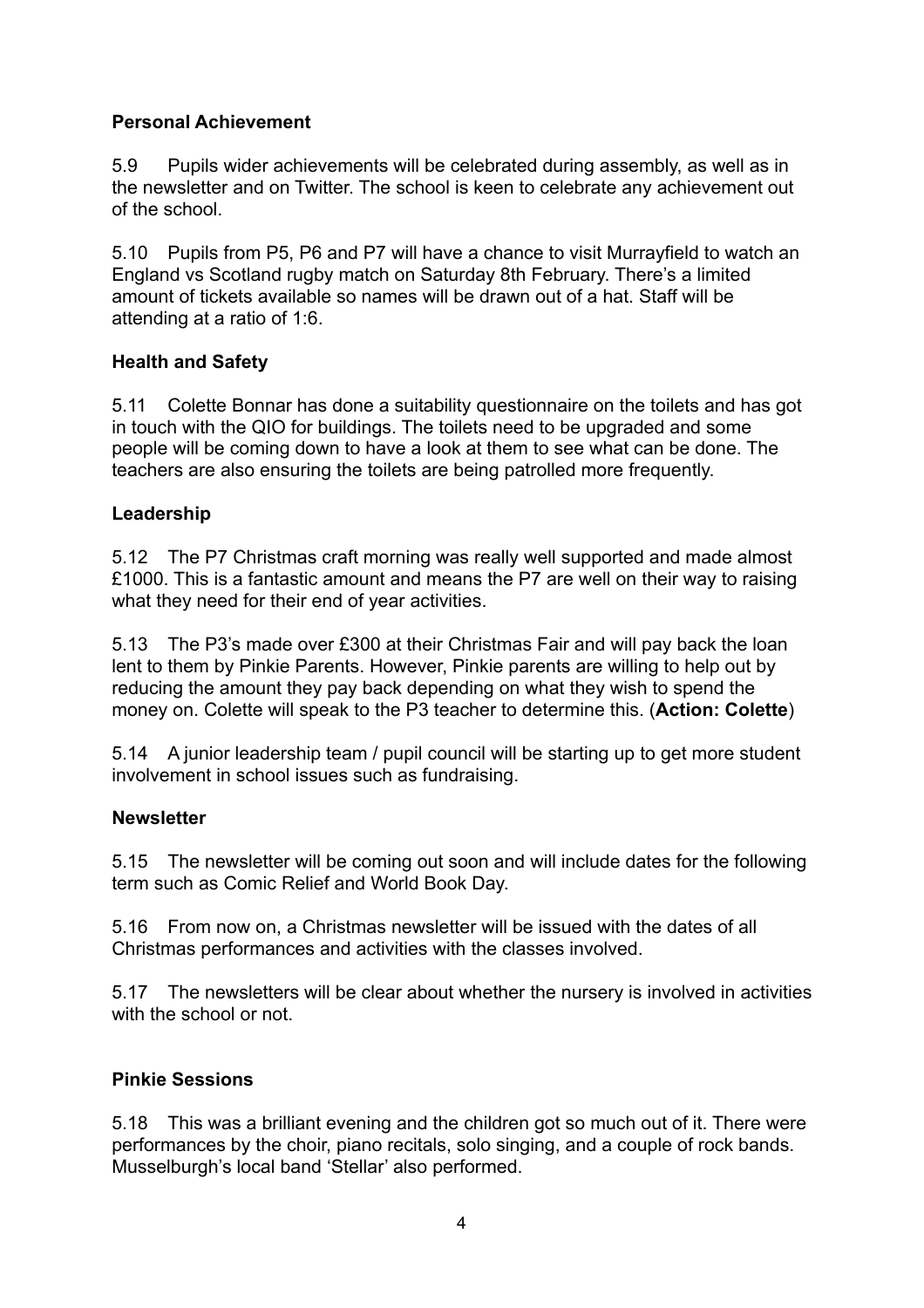5.19 Another Pinkie Sessions event will take place at Easter time.

### **Playground**

5.20 Susan Humble, the loose parts play specialist will be visiting the playground to help with the preparation in setting it up for 'Loose Parts Play'. Training will also take place for the teachers and support staff.

### **Paired Reading Program**

5.21 Queen Margaret University will be doing a paired reading programme with some P6's and P7's for 12 weeks. This will be done by trainee teachers and will end in a graduation ceremony at QMU.

#### **Resources**

5.22 In order to help the school become paperless an email address needs to be provided to receive electronic copies of letters and any other communication.

#### **Staffing**

5.23 Kasia from the nursery will be commencing maternity leave in March, so there will be an advert going out for for a new Senior Early Years Practitioner.

5.24 New ASN auxiliaries have started.

5.25 Two students will starting soon in classes P7a and P4a, and they will be introduced to the parents.

### **Nursery**

5.26 Colette has been to see the nursery plans with the Care Inspectorate and will go again to see the rooms and data.

5.27 The building of the new nursery will commence in July 2020 and will hopefully be finished February / march 2021.

5.28 Colette Bonnar expressed her thanks for the books given to the children at Christmas and the hard work that into all the wrapping.

#### **6. Treasurer's Update**

- 6.1 The opening balance is £6,031.64.
- 6.2 £500 has come out to pay for the books given to the children at Christmas.
- 6.3 £13 has come out to pay for the wrapping paper for the Christmas books.